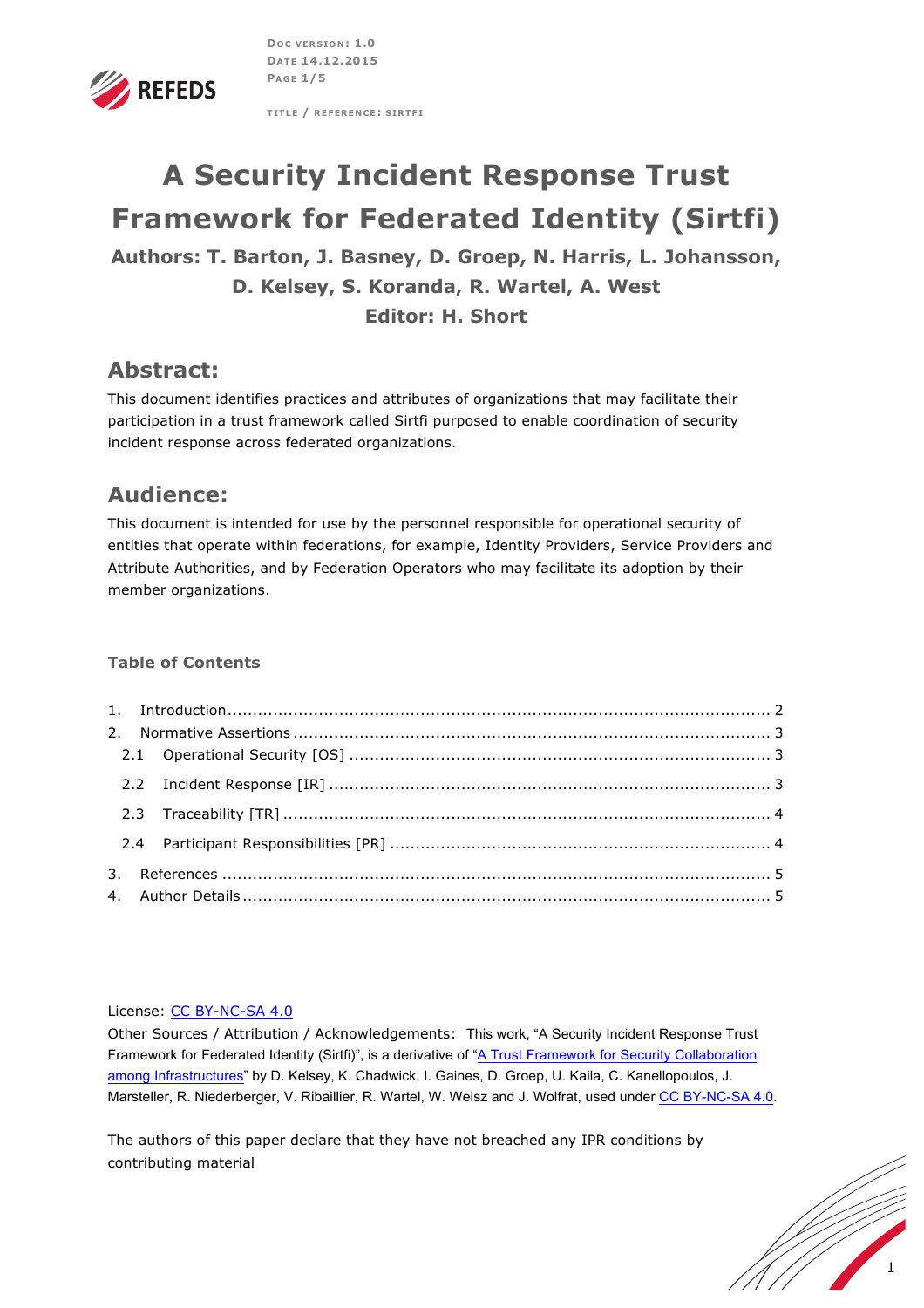

## **1. Introduction**

Trust Federations, which provide foundation services that enable authentication and authorisation systems to extend across organisational boundaries, are operated within many nations in support of their Research and Education (R&E) sectors and others. This capability allows Service Provider (SP) organisations to extend access rights to their resources to users whose credentials are managed by Identity Provider (IdP) organisations. Thousands of organizations around the world are members of R&E Federations, and their number continues to grow.

While extremely valuable for large-scale collaboration that is a characteristic of R&E activities, this approach also exposes a new vector of attack on SP resources. Since one user credential may have access to SPs at multiple organisations, it presents a way to leverage a compromise at one organisation into an attack on others. The global scale of the overall federated access management system also poses a new challenge to ability to respond to security incidents. How can one organisation know how, or even whether, to contact another to coordinate response to a security incident, and why should they trust each other in so doing?

Security in a distributed collaborative environment is governed by the same principles that apply to any other managed IT-system, but is complicated by the diversity of sites (both in terms of hardware and software systems and in terms of local policies and practices that apply), and by the lack of a centralised governance structure that can mandate operations to be performed in specific ways.

The Sirtfi trust framework is a means by which to enable a coordinated response to a security incident in a federated context that does not depend on a centralised authority or governance structure to assign roles and responsibilities for doing so. This document defines a set of capabilities and roles associated with security incident response that an IdP or SP organisation self-asserts. The Sirtfi trust framework posits that organisations asserting conformance with these will coordinate their response to security incidents using processes to be defined elsewhere.

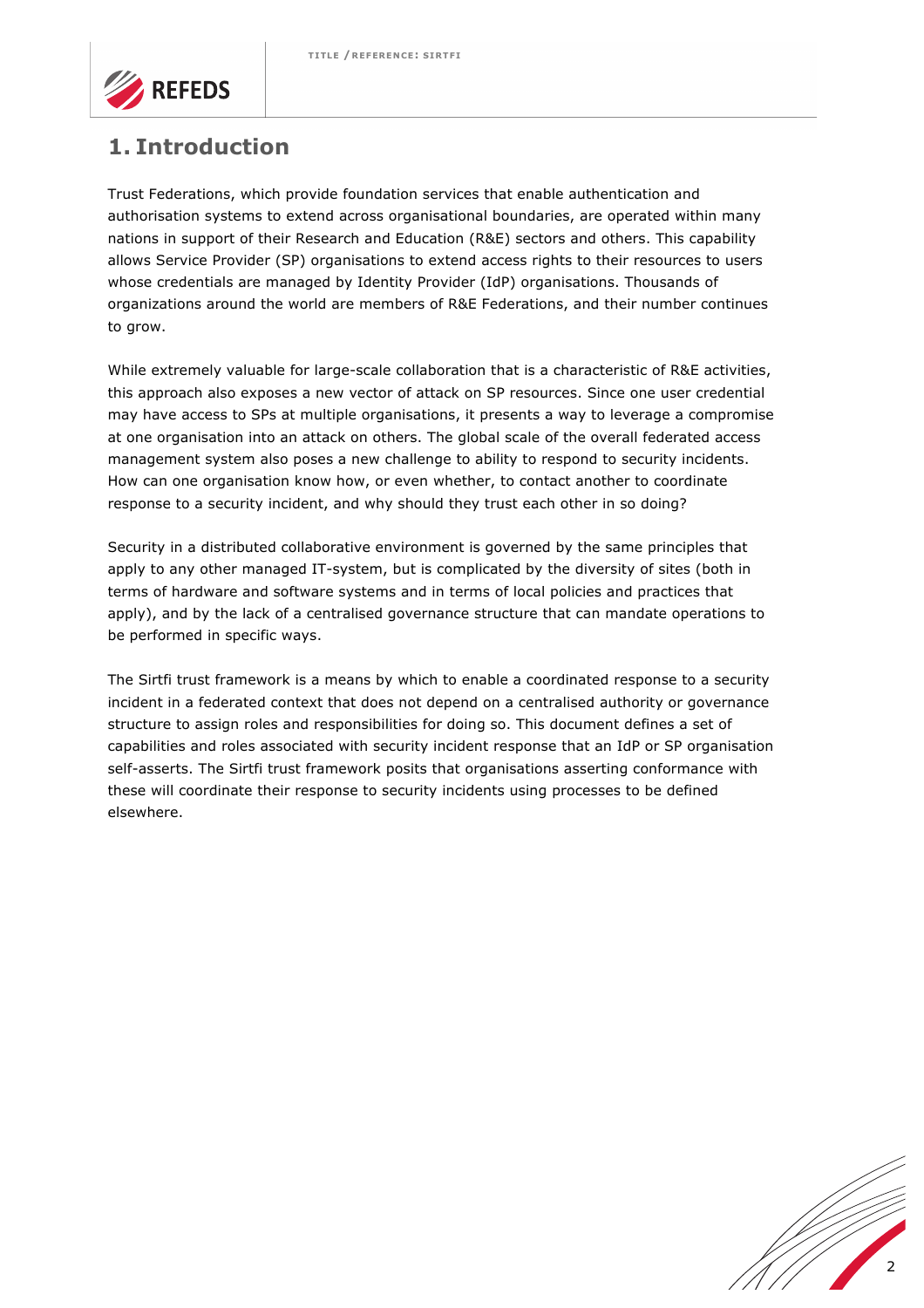

## **2. Normative Assertions**

In this section we define a set of assertions that each organisation shall self-attest to so that they may participate in the Sirtfi trust framework. These are divided into four areas: operational security, incident response, traceability and participant responsibilities.

An attestation to the assertions in this document refers specifically and only to the statements in this section that are identified by labels within square brackets "[", "]".

How comprehensively or thoroughly each asserted capability should be implemented across an organisation's information system assets is not specified. The investment in mitigating a risk should be commensurate with the degree of its potential impact and the likelihood of its occurrence, and this determination can only be made within each organization.

#### **2.1 Operational Security [OS]**

Managing access to information resources, maintaining their availability and integrity, and maintaining confidentiality of sensitive information is the goal of operational security.

- [OS1] Security patches in operating system and application software are applied in a timely manner.
- [OS2] A process is used to manage vulnerabilities in software operated by the organisation.
- [OS3] Mechanisms are deployed to detect possible intrusions and protect information systems from significant and immediate threats
- [OS4] A user's access rights can be suspended, modified or terminated in a timely manner.
- [OS5] Users and Service Owners (as defined by ITIL [ITIL]) within the organisation can be contacted.
- [OS6] A security incident response capability exists within the organisation with sufficient authority to mitigate, contain the spread of, and remediate the effects of a security incident.

#### **2.2 Incident Response [IR]**

Assertion [OS6] above posits that a security incident response capability exists within the organisation. This section's assertions describe its interactions with other organisations participating in the Sirtfi trust framework.

- [IR1] Provide security incident response contact information as may be requested by an R&E federation to which your organization belongs.
- [IR2] Respond to requests for assistance with a security incident from other organisations participating in the Sirtfi trust framework in a timely manner.
- [IR3] Be able and willing to collaborate in the management of a security incident with affected organisations that participate in the Sirtfi trust

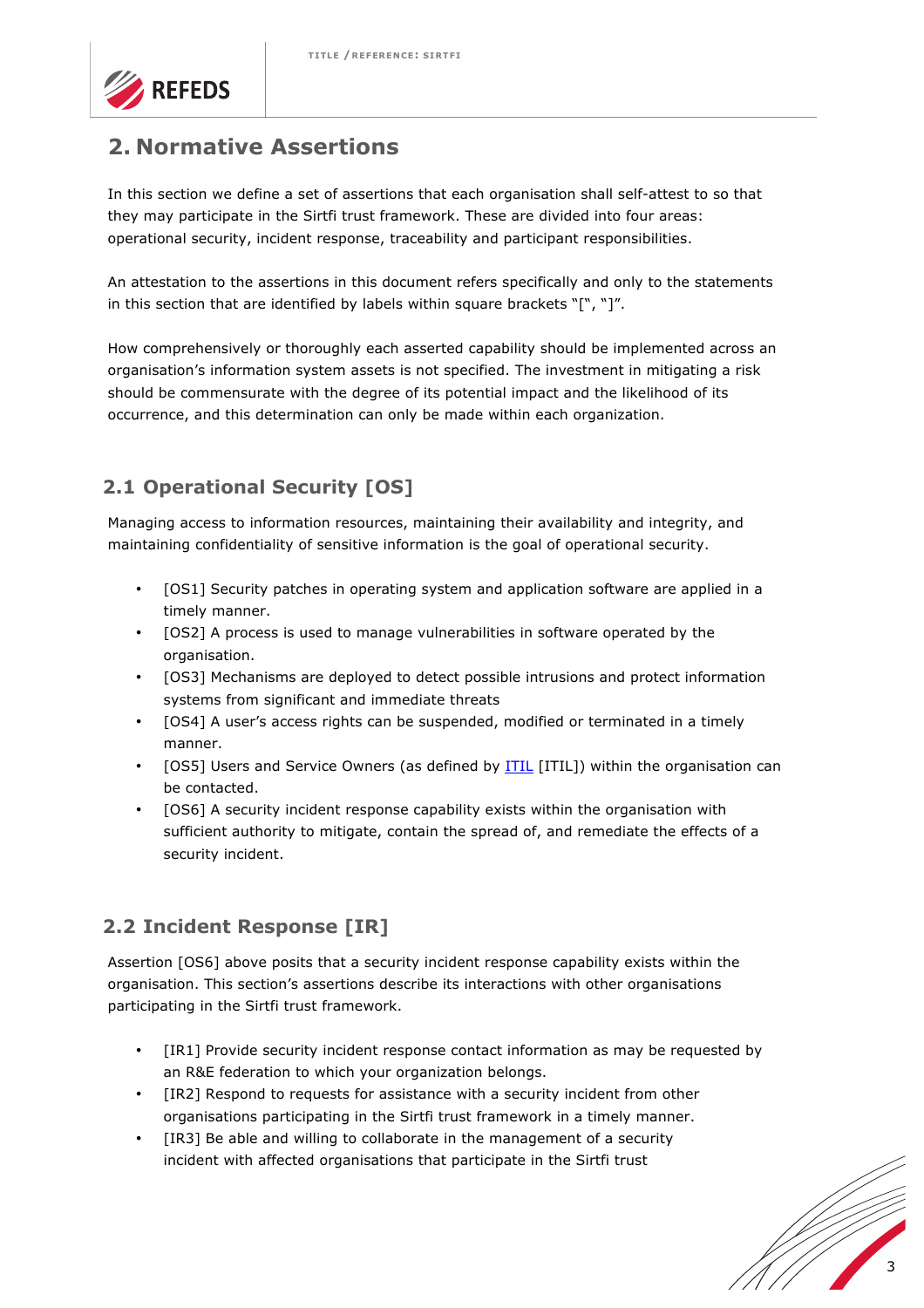

framework.

- [IR4] Follow security incident response procedures established for the organisation.
- [IR5] Respect user privacy as determined by the organisations policies or legal counsel.
- [IR6] Respect and use the Traffic Light Protocol [TLP] information disclosure policy.

### **2.3 Traceability [TR]**

To be able to answer the basic questions "who, what, where, and when" concerning a security incident requires retaining relevant system generated information, including accurate timestamps and identifiers of system components and actors, for a period of time.

- [TR1] Relevant system generated information, including accurate timestamps and identifiers of system components and actors, are retained and available for use in security incident response procedures.
- [TR2] Information attested to in [TR1] is retained in conformance with the organisation's security incident response policy or practices.

#### **2.4 Participant Responsibilities [PR]**

All participants (IdPs and SPs) in the federations need to rely on appropriate behavior.

- [PR1] The participant has an Acceptable Use Policy (AUP).
- [PR2] There is a process to ensure that all users are aware of and accept the requirement to abide by the AUP, for example during a registration or renewal process.